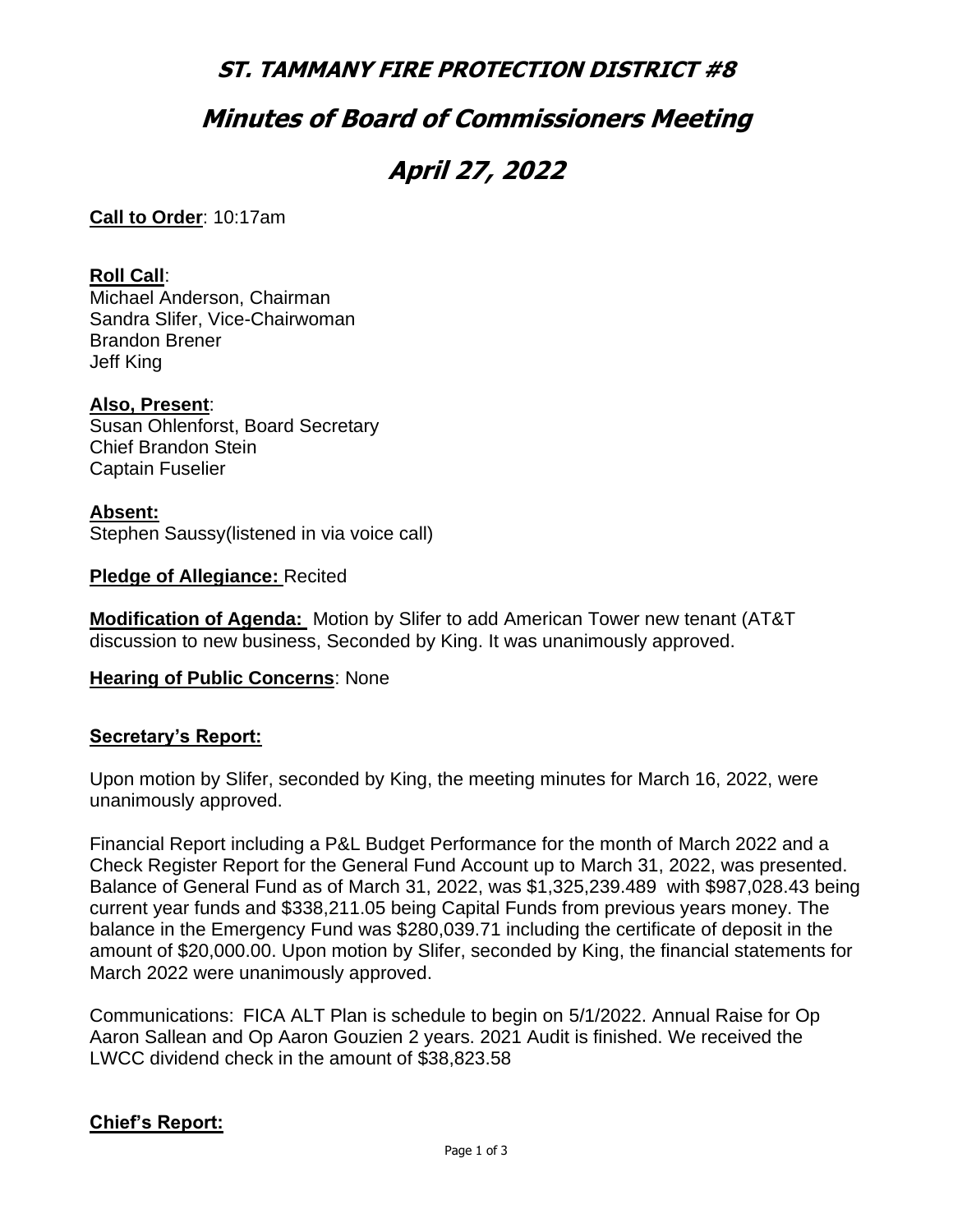# **ST. TAMMANY FIRE PROTECTION DISTRICT #8 Minutes of Board of Commissioners Meeting April 27, 2022**

#### Vehicles and equipment

Normal general repairs and upkeep on units. Hand tools were purchased for the shed. Tools were needed for multiple reasons. Basic hand tools have not been purchased in years.

#### **Facilities**

Station-82 generator enclosure electrical has been completed with lighting and outlets. One wall pack on rear of Station-82 will be replaced (on order) and the electrical for the water well will be buried to complete all outstanding projects at Station 82.

#### Personnel

Current personnel numbers are as follows: Paid- 13 Part-time- 13 Volunteer-6 3 Personnel were hired full time. One was placed directly on shift, two personnel along with two alternates are attending Fire District 11 Rookie School. Two alternates will become part-time once achieving certification. The two alternates will be moved into full time positions as needed.

#### **Training**

 Normal training will continue. Two recruits are attending FD 11 rookie school along with two alternates that will become part-time once achieving certification.

#### Annual testing and inspections

All continuing as scheduled

#### **Old Business:**

**Station 81 new/remodel:** After the first meeting of the new station committee, it was determined that a survey of the property was needed. The amount needed for said survey should not exceed the amount of \$2500.00. Upon motion by Brener, seconded by King, it was unanimously approved to order survey.

**Millage Discussion:** After discussion, Chief Stein made a recommendation to the board to roll up. Upon motion by Slifer, seconded by King it was unanimously approved to roll up.